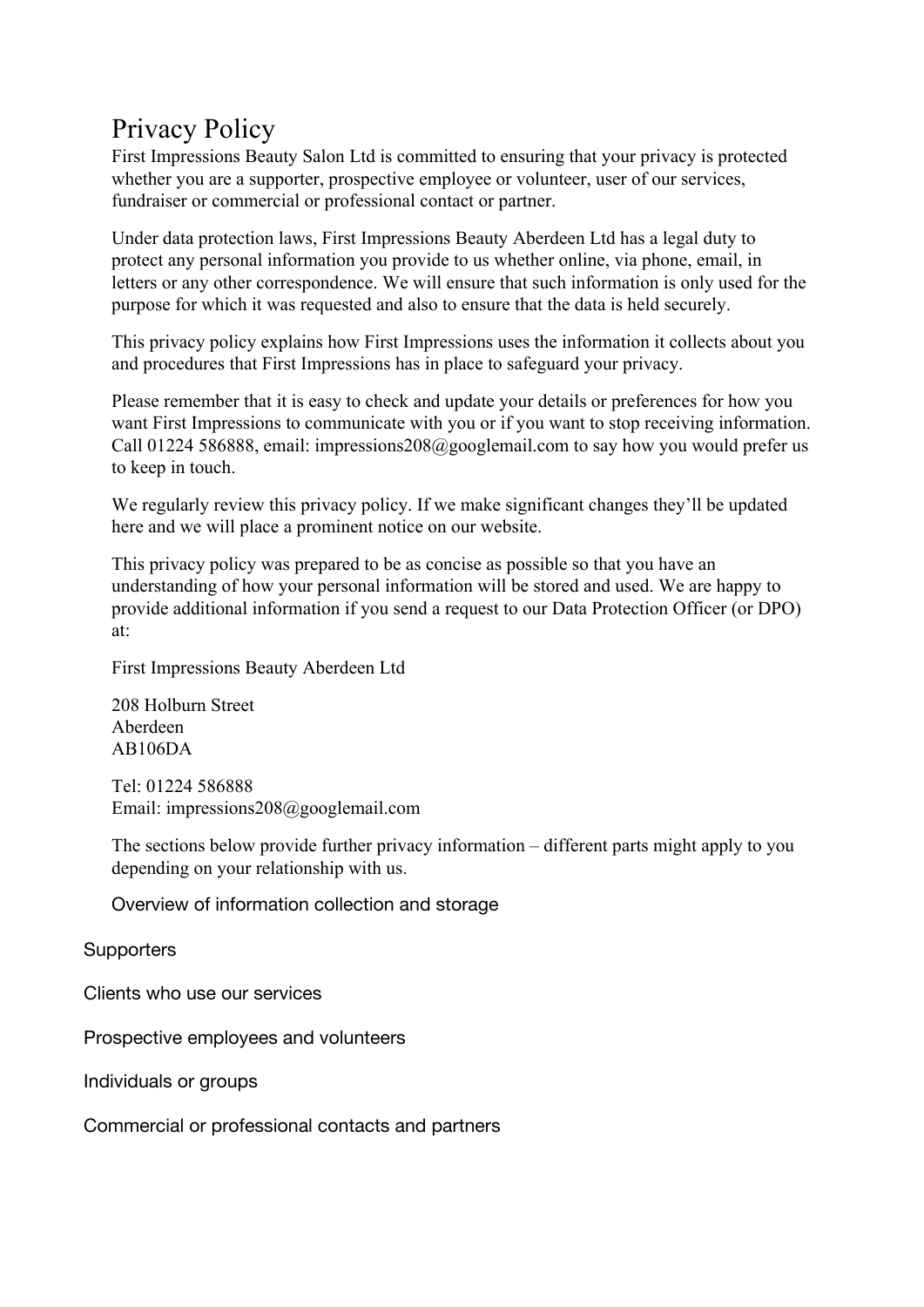Marketing

Using our website

Archiving

Online surveys

Your privacy rights

## **1) Overview of information collection and storage**

We collect personal information from you when you:

- *Give information to us directly* for example, when you interact with us on social media platforms such as Facebook or Twitter, make a donation to us, apply for a position, register for an event or otherwise provide us with personal information.
- Use our website we collect information about how people use our website and the services that they use. Please see the 'Using our website' section of this Notice for further information.
- *Referrals* we may be provided with information from you about third parties. For example, where another charity refers you to us to receive our services. More about how we get and share information from third parties is set out below.
- *Public Sources* we may use personal information that is available publicly, for example, we may use contact details available publicly (including from publicly available social media posts) when organising a fundraising event.

We will treat all of your personal information confidentially and we will take all reasonable steps to keep your personal information secure once it has been transferred to our systems.

We adopt appropriate data collection, storage and processing practices and security measures to protect against unauthorised access, alteration, disclosure or destruction of your personal information.

Please note that whilst we take appropriate security measures we cannot guarantee the security of any data you disclose to us online. You accept the inherent security risks of providing information and dealing online and will not hold us responsible for any loss or damage that you incur.

We do not transfer your personal data outside the European Economic Area (**EEA**).

We will generally only keep your information for as long as necessary for the purpose for which it is collected, or where we have a legal obligation to keep information for a certain period of time. Historically, we have archived information for longer periods for public record keeping.

For further information on our information collection and storage practices or our retention policies, please contact our DPO.

We generally retain information for 7 years, in line with HMRC requirements.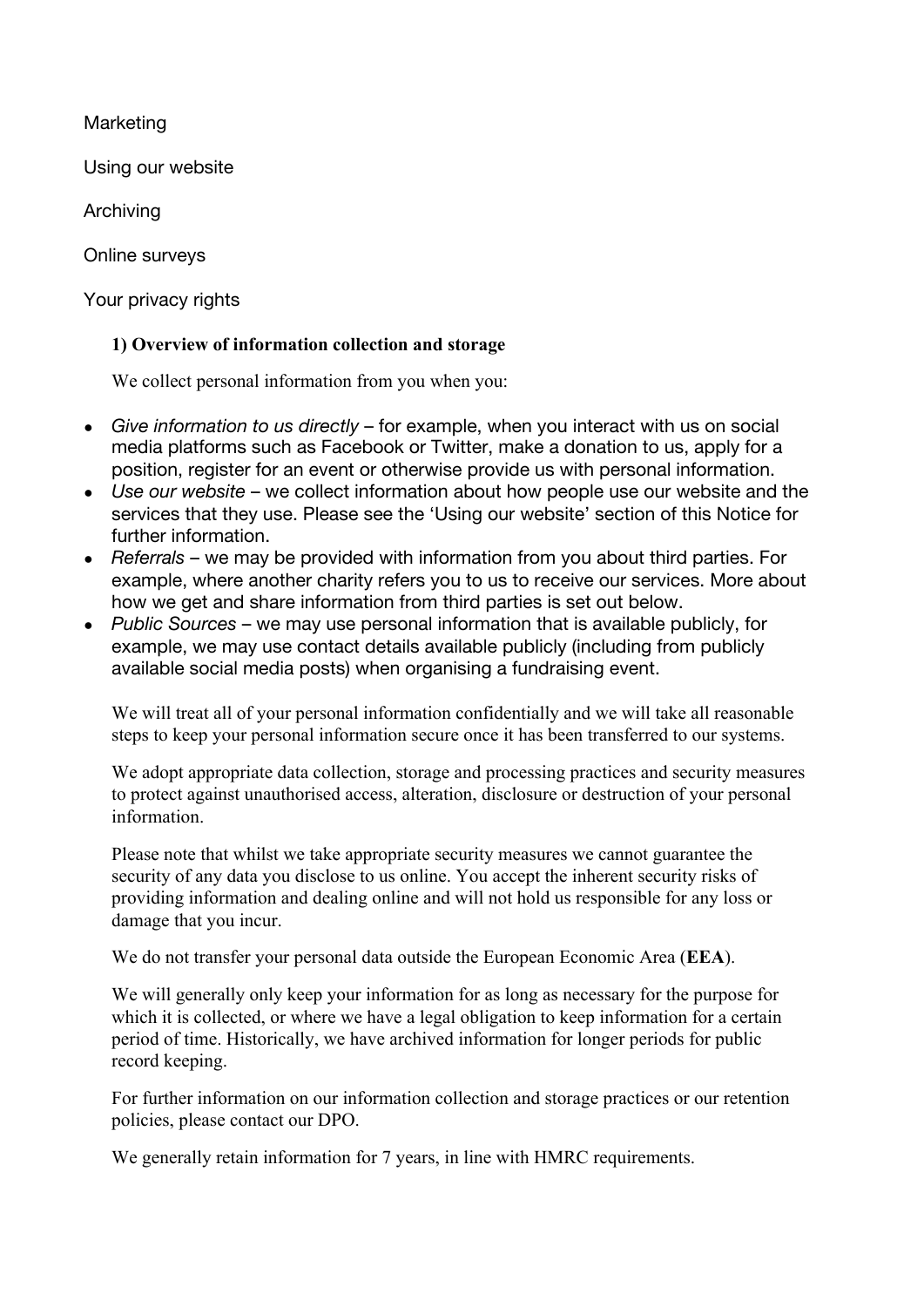- full name
- contact details (your address, email and contact number)
- details of any enquiry, compliment or complaint that may be provided to us
- information about personal experiences and circumstances, and information about health and wellbeing

We use this information only to the extent necessary to provide the services to you that you have requested from us.

Where this involves the use of special category information (such as information about your health and wellbeing)

If you do not provide us with information that we ask for and that we require, we may not be able to provide services to you. If you are uncomfortable about disclosing certain information to us or if you have any concerns or queries about why we require certain information, we are happy to discuss this in further detail with you.

In limited circumstances, we may ask for your consent to use your information (for example, for your experience with us to be used in First Impressions materials or on our website). We will always ask for your explicit consent beforehand, and we will tell you how you can withdraw your consent if you change your mind (which you can do at any time).

The information we use to deliver services will either be provided to us by you, created by us in the delivery of services (for example by way of notes made by our staff), or provided to us by a third party.

We will only share special category information with other organisations where that is necessary for legal reasons, or where there are other substantial public interest grounds.

Your information will be processed and stored on our secure IT systems, which are supported by our third party IT providers. Information may also be held by our document management service providers.

Case records are generally kept on our live system for up to 5 years, after which time they are anonymised so that any identifiable information is removed. In certain circumstances we may be required to keep records for a longer period, depending on the nature of the case and whether or not we are subject to separate legal obligations which require us to do this.

## **6) Commercial or professional contacts and partners**

## **Marketing**

We may contact you for marketing purposes by email or text message if you have agreed to be contacted in this manner.

If you have provided us with your postal address or telephone number we may send you direct mail or telephone you about our work, unless you have told us you do not wish to receive calls or mail from us.

It is your choice as to whether you want to receive information about our services, offers and promotions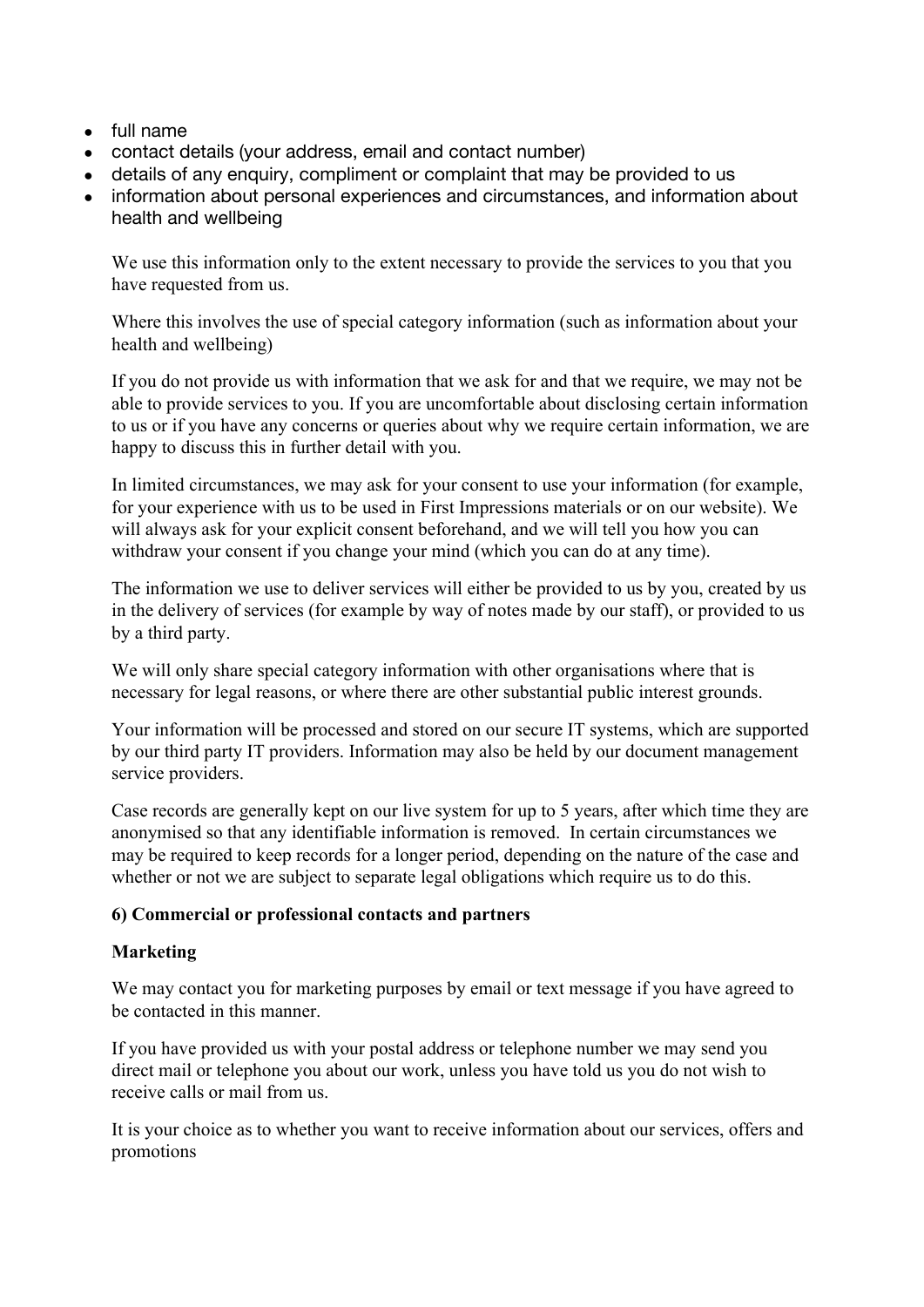You may opt-out of our marketing emails at any time by clicking the 'unsubscribe' link at the end of our marketing emails, and can opt-out of receiving marketing texts by sending us an "opt-out" text message, following the instructions we provide you in our initial text.

You can also change any of your contact preferences at any time letting us know what types of information you wish to receive. When you contact us we will quickly recap the types of communications that we send out and tailor your record according to your preference. Please call **01224 586888**, email: impressions208@googlemail.com, write to First Impressions, 208 Holburn Street, Aberdeen AB106DA, to say how you would prefer us to keep in touch.

We will not use your information for marketing purposes if you have indicated that you do not wish to be contacted for such purposes. However, we may retain your details in accordance with legal requirements and to help ensure that we do not continue to contact you.

#### **8) Using our website**

When someone visits www.firstimpressionsbeauty.com we use a third party service, Google Analytics, to collect standard internet log information and details of visitor behaviour patterns. We do this to find out things such as the number of visitors to the various parts of the site.

This information is only processed in a way which does not identify anyone. We do not make, and do not allow Google Analytics to make, any attempt to find out the identities of those visiting our website. If we do want to collect personal information through our website, we will make this clear and explain what we will do with it.

We use cookies to help us make our website better. Cookies mean that our website will remember you from visit to visit. A cookie is simply a small text file. It isn't a program and doesn't actively do anything on your computer.

We ensure your data is kept secure by using up-to-date security features and procedures and we respect the privacy of all visitors to our website.

If you post or send any content that we believe to be inappropriate, offensive or in breach of any laws, such as defamatory content on our forums or social media pages, we may use your personal information to inform relevant third parties such as your internet provider or law enforcement agencies.

Our websites may also include links to other websites, not owned, associated or managed by First Impressions Beauty Aberdeen LTD. While we try our best to only link to reputable websites we cannot be held responsible for the privacy of information collected by sites not managed by us, nor can we accept responsibility or liability for them.

For this reason, you should consult the privacy policy on any external website you link to before you submit any personal information to those websites.

#### **Online surveys**

From time to time we may contact you and ask you to complete a survey online where we are seeking feedback about your experiences with us. We will only collect personal information in the context of online services where this is necessary for us to receive adequate feedback